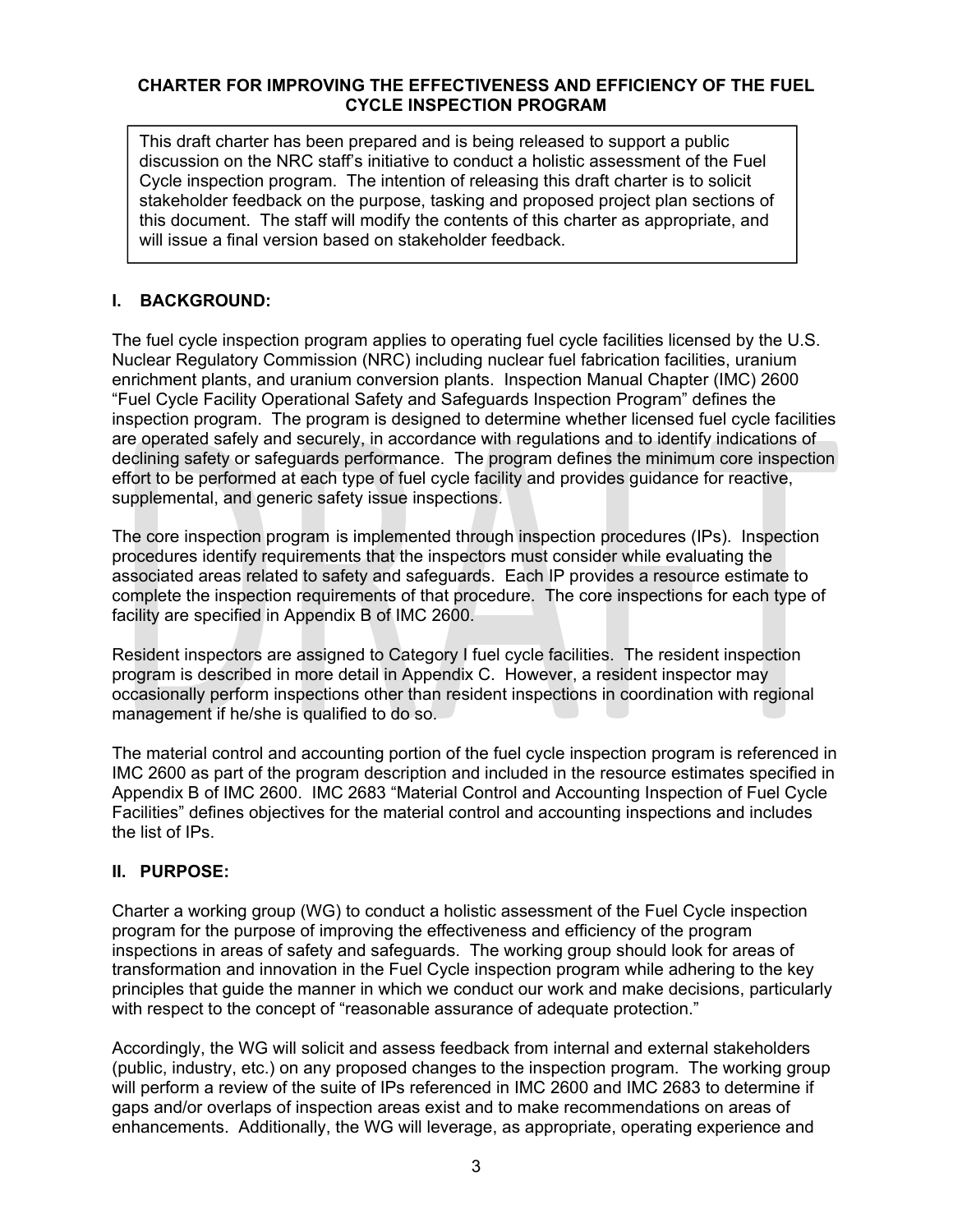inspection data to determine whether the inspection program guidance applies the appropriate focus on areas with demonstrated performance issues and areas that provide the greatest safety benefit to determine that a facility is operating safely and securely in accordance with regulatory requirements. The working group should consider ways to make all phases of the inspection program smarter (scheduling, preparation, inspection, enforcement, documentation, etc.). Finally, the WG will document any planned recommendations to the Fuel Cycle inspection program.

# **III. TASKING:**

- A. Gather feedback from internal and external stakeholders and consider that feedback for the development of recommendations to the Fuel Cycle inspection program. In addition, conduct targeted engagement sessions with Region II inspectors among the different communities of practice who have experience implementing the inspection procedures and consider their feedback.
- B. Assess the IPs referenced in IMC 2600 and IMC 2683 for gaps, if any, in inspection guidance and areas of overlap or redundancy taking into consideration current the following factors: operating experience, inspection data, and changes to the program as a result of the Westinghouse Lessons Learned and risk insights. The assessment should also evaluate the area of inspection requirements and guidance to evaluate recommendations to enhance the clarity of the guidance to meet the program requirements.
- C. Determine if more efficient and effective ways exist to accomplish agency goals while further integrating risk-informed insights. Consider, as a minimum, the following:
	- 1. Inspection guidance structure including scope and frequency of inspections;
	- 2. Overlap areas between the IPs;
	- 3. Gaps in the IPs; and
	- 4. Inspection structure (including shift of inspection effort from region to residents).
- D. Develop recommendations for changes to current fuel cycle inspection program. For each recommendation identify the pros and cons of implementation. Consider the following aspects as applicable:
	- 1. Mission impact (degree to which the option would deliver confidence that the objectives are met in support of reasonable assurance of adequate protection);
	- 2. Rigor and independence of NRC inspection conclusions;
	- 4. Resident and regional inspector inspection scope;
	- 5. Impact on regional ability to respond to events and emergent issues;
	- 7. Flexibility and suitability of program to meet futures need, such as advance reactors and medical isotopes;
	- 8. Reduction on inspection procedures infrastructure (reduction in the number of inspection procedures); and
	- 9. Resource reduction and budgetary assumptions.
- E. Develop and document in a report, conclusions and recommendations from the review which includes specific recommendations which will improve the effectiveness and efficiency of the inspection program. The plan for collaboration with stakeholders and the timeline for implementation are shown in the schedule below.